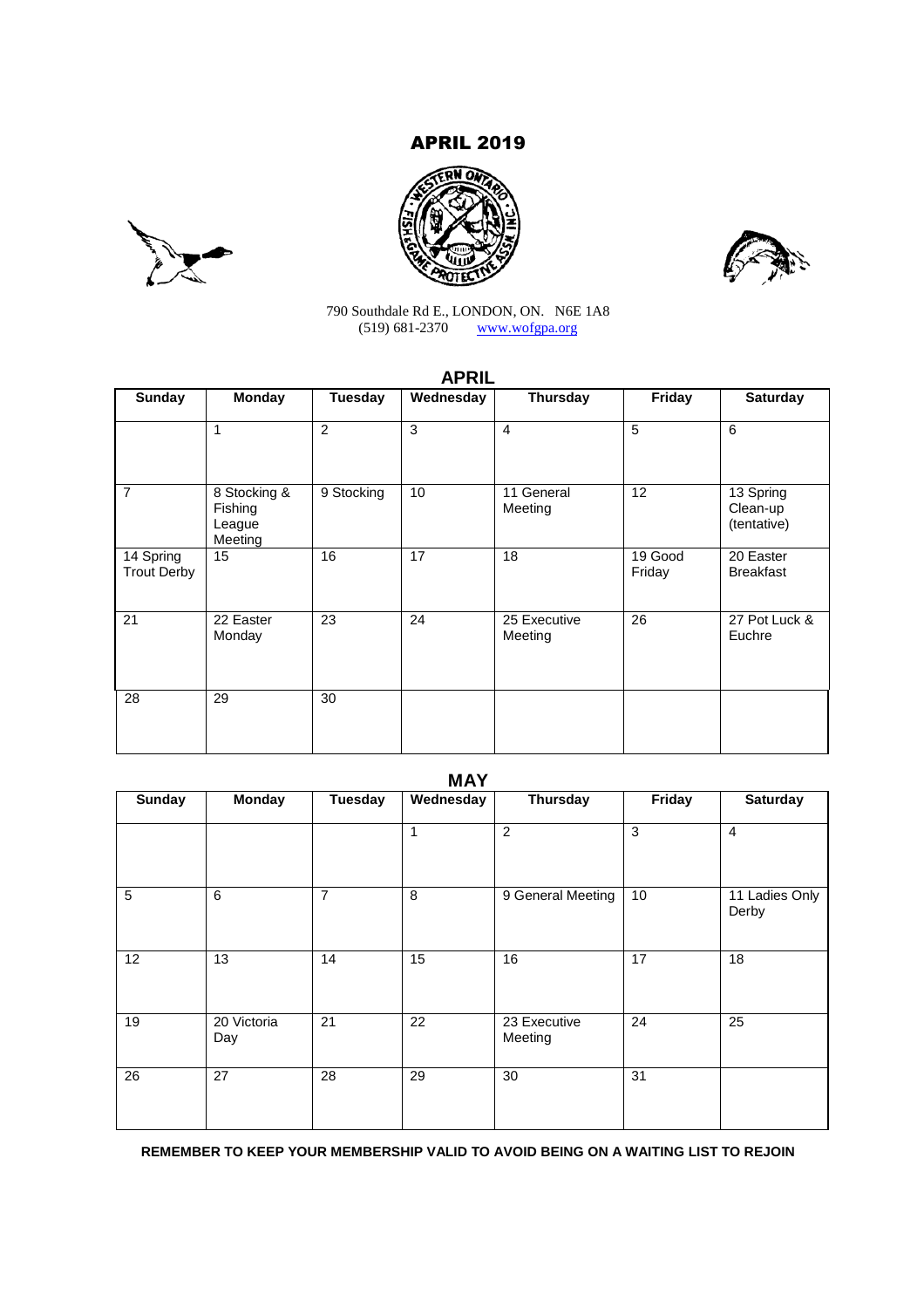#### **Western Ont. Fish & Game Protective Association Executive & Committees for 2018 - 2019**

## **Executive**

| <b>President</b>          |              |
|---------------------------|--------------|
| Stan Gibbs                | 519-668-2609 |
| <b>1st Vice President</b> |              |
| Marco Liberatore          | 519-680-1222 |
| 2nd Vice President        |              |
| Joe Isenor                | 519691-7510  |
| <b>Secretary</b>          |              |
| Teresa Couture            | 519-668-6257 |
| Treasurer                 |              |
| <b>Steve Couture</b>      | 519-668-6257 |
| <b>Directors</b>          |              |
| Jeanette Jurasek          | 519-685-0237 |
| Lawrence Lainchbury       | 519-681-7199 |
| <b>Past President</b>     |              |
| John Manvell              | 519-455-3627 |

## **Committees**

| Teresa Couture (Chair) | 519-668-6257 |
|------------------------|--------------|
| Mary Degan             | 519-438-8104 |
| <b>Brian Ernteman</b>  | 519-453-3641 |
| Valerie Grahl          | 519-453-0659 |
| Jeanette Jurasek       | 519-685-0237 |
| Andre Koch             | 519-685-5725 |
| Chris Thomas           | 519-680-0000 |
| Julie Thursby          | 519-473-5506 |
| Diane Waite            | 519-685-7393 |
|                        |              |

#### **House**

**Entertainment**

Lawrence Lainchbury (Chair ) 519-681-7199<br>Steve Couture 519-668-6257 Steve Couture<br>Bert Smit

#### **Grounds**

| Henry Van Eerdewijk (Chair) |  |
|-----------------------------|--|
| <b>Steve Couture</b>        |  |
| Lawrence Lainchbury         |  |
| Murray Lane                 |  |
| Lou Liberatore              |  |
| Marco Liberatore            |  |

#### **Ponds**

| Stan Gibbs (Chair)    | 519-668-2609 |
|-----------------------|--------------|
| Brian Allen           | 519-668-1908 |
| Rod Cameron           | 519-685-1377 |
| Brian Ernteman        | 519-453-3641 |
| Jim Graham            | 519-681-0975 |
| Joe Isenor            | 519-681-4301 |
| Lou Liberatore        | 519-649-1988 |
| Lawrence Lainchbury   | 519-681-7199 |
| George Maudsley       | 519-681-6429 |
| Doug Springer         | 519-680-2599 |
| <b>Bob Thursby</b>    | 519473-5506  |
| Diane Waite           | 519-685-7393 |
| Welfare               |              |
| <b>Teresa Couture</b> | 519-668-6257 |
| <b>Boat Rack</b>      |              |

**Membership** Valerie Grahl 519-453-0659 **Newsletter** Teresa Couture 519-668-6257 **Fundraising** 519-685-5725 Steve Couture 519-668-6257 **Youth Committee (Adult Mentors)** Jeanette Jurasek (Chair) 519-685-0237 Brian Ernteman 519-453-3641 Autumn Ernteman 519-453-3641<br>Andre Koch 519-685-5725 519-685-5725 **Club Merchandise** Andre Koch 519-685-5725 **Website Administrator and Public Relations** Lawrence Lainchbury 519-681-7199 **Political & Environmental Research** Steve & Teresa Couture 519-668-6257 Stan Gibbs 519-668-2609<br>Lawrence Lainchbury 519-681-7199 Lawrence Lainchbury **Wreath Brigade** Stan Gibbs 519-668-2609 Angela Liberatore 519-680-1222 **Club Caretakers** Ray and Barb Smith 519-681-2370

#### **Our Conservation Pledge**

I give my pledge as a Canadian to save and faithfully defend from waste the natural resources of my country, its soils and minerals, its waters, forests, air and wildlife, and to obey all Fish & Game laws.

#### **Our Purpose**

To promote true sportsmanship by the protection, breeding, propagation and conservation of fish and game.

To obey the Fish and Game Laws of Ontario.

To promote reforestation and conservation.

To maintain a club and pond for the accommodation and enjoyment of the members and friends.

#### **Meetings**

General meetings are held on the second Thursday of each month at 7:30pm, except for the months of July and August. The Executive meetings are held on the fourth Thursday of each month. Remember that you, as a member, are welcome to attend all club meetings. Your input is highly valued and appreciated.

## **Treasurer's Report**

The Treasurer's Report is presented at the Executive meeting and questions and comments are always welcome. If you wish to receive a copy of the full report, please attend this meeting.

Don Colborne 519-686-9559

519-472-5624

519-432-4239 519-668-6257 519-681-7199 519-681-8309 519-649-1988 519-680-1222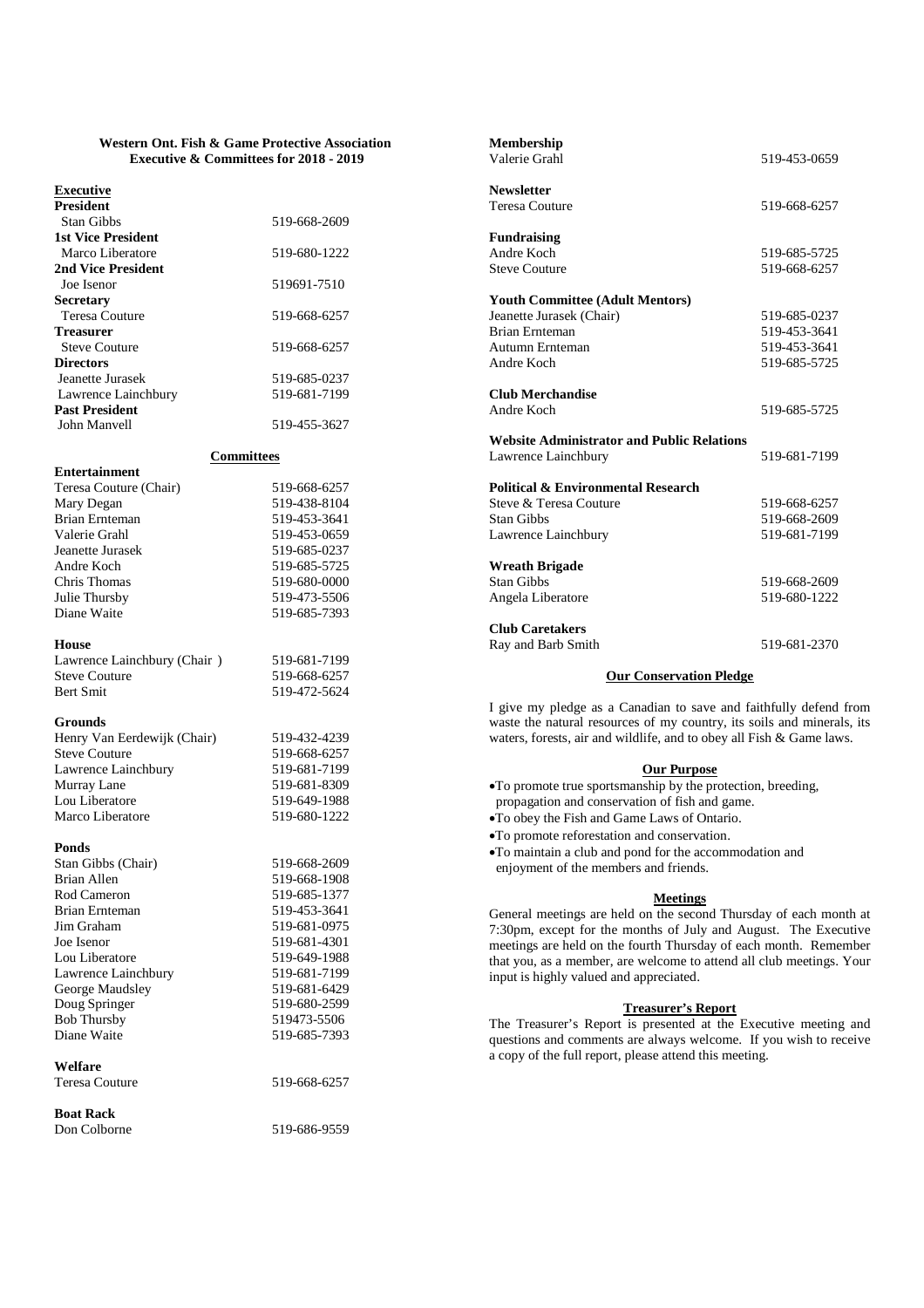## **MEMBERSHIP PAYMENT & CHANGE OF CONTACT INFORMATION**

You must attend the club at 7:00 pm on the night of either a General or Executive Meeting  $(2<sup>nd</sup>$  or  $4<sup>th</sup>$  Thursday of the month) to pay your membership dues and renew your badge sticker.

Any payments that are mailed or left at the club will not be accepted and will be returned to you.

If you are unable to attend the club to pay your dues on either of these dates, special arrangements for payment can be made only by contacting the Membership Chair, Val Grahl.

It is very important that you send any and all changes in mailing address, email and / or phone number to Val Grahl (membership committee). WOFGPA will not be responsible if your membership lapses due to incorrect contact information. If you choose to rejoin the club, your name will be added to the waiting list which is currently a 3 to 4 year wait. Currently, there are over 190 names on the waiting list and the club has only initiated 43 new members in 2019.

## **PRESIDENT'S MESSAGE**

As most of you are aware, we held our Annual Elections last month. I would like to welcome three new members to our Executive Board. Appointed in the position of First Vice was Marco Liberatore, appointed in the position of Second Vice was Joe Isenor, and appointed as one of our Directors was Jeanette Jurasek. All three of these members have been involved in club activities for many years, and I look forward to working with them as our club moves forward.

At this time, I would like to express my deepest gratitude to the three Executive members that gave many years of dedicated service to our club.

Along with the four remaining Executive, the combined group helped mold our association into the modern social conservation club that it is today. Together we brought our club from an old boy's club to a well sought-after place to belong. Even though Andre Koch, Brian Ernteman, and Mary Degan are no longer on the Executive Board, they will still be quite involved in club affairs, because that is the type of members they are.

Thanks to all the members that attended this meeting and exercised their right to vote and be heard!

> Yours in Conservation Stan Gibbs

Cigarette smoking is not permitted within 5 metres of all club entrances. Smokers are asked to use the containers provided for cigarette butt disposal. Cannabis use and vaping is not permitted anywhere on club property.

## **WELFARE**

Many club members who aren't able to attend the club for meetings or fishing might welcome a quick call to say "Hello and what have you been up to?"

If you know of a club member or their immediate family who could use some cheering up or has reached one of life's many milestones, please contact Teresa Couture who will gladly make contact on behalf of the club.

Our wish for healthier days ahead is with Brian Ernteman and Gary Carew at this time.

Our heartfelt condolences are with the Bulfone family after the passing of Angelo on March 10.

Our condolences are also with Grace Sanders and her family after the passing of Fred on March 15

## **JIGG'S DINNER**

On Sat., March  $30<sup>th</sup>$ , we held our annual Jigg's Dinner. This occasion is a WOFGPA tradition where the new Executive serves a great meal to the members present.

There are so many people who assist behind the scene. Thank you to all who helped to make this a memorable night. Give yourselves a pat on the back for a job well done.



#### **EUCHRE**

Euchre was held on March 23 and hosted by Steve and Teresa Couture and Dave Jeffries. Thank you to the 21 players who came out to enjoy the evening.

The winners of the evening were: High Man – Jerry Mantz and Suban (68) High Lady – Cora Thompson (69). Cora also had 3 Lone Hands but could only win in one category Most Lone Hands – Stuart MacKellar (3) Mystery Man – Don Parker Mystery Lady – Pat Lockrey 50 / 50 – (\$ 16.00) – Dave Jeffries

The final euchre of the season will be held on Sat. April 27 and will begin with a Pot Luck Dinner. The doors will open one hour earlier at 5:00 pm and we will eat at 6:00 pm. Cards will start at 7:00 pm. If you are bringing a hot dish, we ask that you bring a towel or hot pad to protect the club tables. The club has ample supply of serving utensils so we ask that you leave your utensils at home to avoid confusion.

Hope to see a good turnout.

## **HAT LOGO DESIGN CONTEST**

Three designs were submitted for the new hat logo. The winning design was submitted by our new 2nd VP, Joe Isenor. Thank you for all the submissions. Congrats Joe.

The new hat will soon be available for purchase by members.

Andre Koch (former 1st Vice President)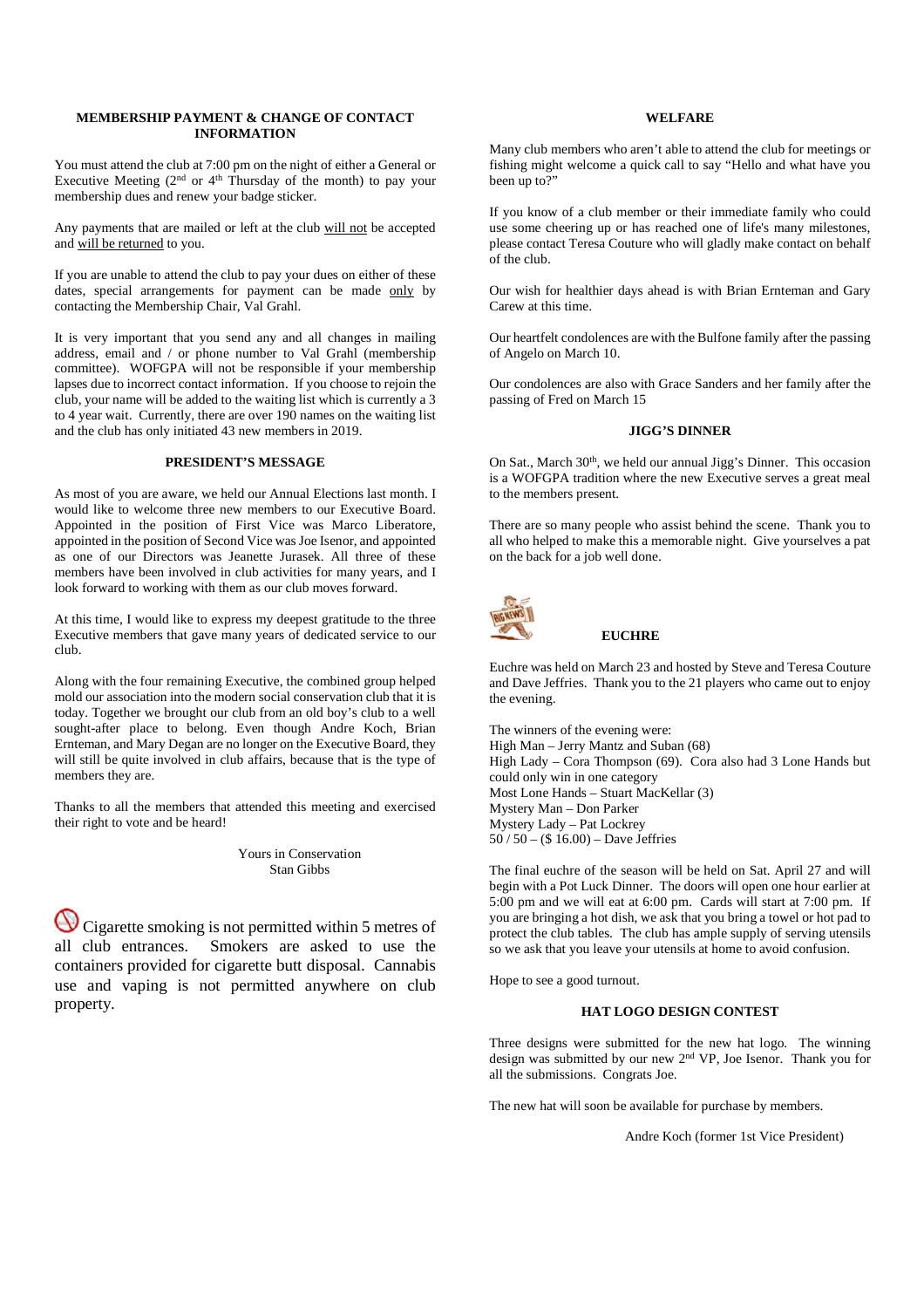### **GOOD OF THE ASSOCIATION**

For each General Meeting that you attend, you will receive a ballot for the free one-year membership draw. The draw is done each March during the Elections. The winner of the one-year membership was Lou Liberatore. Congrats Lou.

The winner of the March monthly meeting draw was Jim Graham who won \$ 62.50.

#### **FISH STOCKING**

Stan Gibbs has scheduled two stockings.

The first stocking will come in 2 loads on April 8. The second stocking will be on April 9 in one load. The total weight is 1,600 lbs. Three fish will be tagged.

If you wish to help, the delivery times each day is around 9:30 am.

Angling from the north dock (by the boat racks) will not be permitted until Wed., April 10.

#### **FISHING LEAGUE MEETING** Mon., April 8 7:00 pm

The Fishing League will meet in the main hall at 7:00 pm. The purpose of the meeting is to introduce new members to the league, to discuss the format and to adopt any new ideas.

If you are interested about the league, please come out.

#### **SPRING CLEANUP** Sat. April 13 8:30 am

Henry Van Eerdewijk will host the annual Spring Clean-up. After the long winter there is much to do about the club to get it ready for spring and warmer temperatures.

Please bring a rake if you have one.

Lunch and refreshments will be supplied.

The Grounds Committee will be meeting at 11:00 in the club basement on April 13. Henry's plan is to cover upcoming projects for the next year. If you are interested in becoming a member of this committee, please come out.

#### **COMMITTEES ARE FORMING**

In the near future, all current committee chairpersons will be setting a date for the committee to meet, possibly elect a new chairperson and to discuss any upcoming projects.

If you wish to be on any one of the committees, please contact the current chairperson listed in the newsletter.

# **SPRING TROUT DERBY**

Sun. April 14

Members are NOT allowed to fish on the morning of a derby, including before the derby starts. After the derby ends, members may fish with their daily catch limit determined by your membership type.

| DATE:  | Sun., April 14   |                       |
|--------|------------------|-----------------------|
| TIME:  | Register at 7:30 |                       |
| DERBY: | 8:00 till noon   |                       |
| COST:  | <b>Members</b>   | \$15.00               |
|        | Non-Members      | \$18.00               |
|        | Youth            | \$5.00 (12 and under) |

The derby rules will be provided at registration.

Only those anglers participating in the derby will be allowed to fish during the derby.

All fish caught during a derby do not count towards the member's daily limit.

With your registration, you will receive a light lunch and will be eligible to win one of many door prizes available. Prizes are awarded to the winners in both the Adult and Youth divisions.

### **EASTER BREAKFAST**

Sat. April 20 9:00 till 11:00 am

Come out to enjoy a great club cooked breakfast. The breakfast is open to members and guests.

The menu for the club breakfast has been changed this year. Your hot and fresh breakfast will consist of sausages, pancakes, scrambled eggs, baked beans, juice and coffee or tea.

The cost is very reasonable at: \$ 6.00 Adults<br>\$ 5.00 Childre Children (2 to 5 years) No charge for children (under 2 years)

There will be colouring pages for the little ones (or the young at heart). The Easter Bunny should arrive around 10:30 am.

### **LADIES ONLY DERBY** Sat., May 11

Members are NOT allowed to fish on the morning of a derby, including before the derby starts. After the derby ends, members may fish with their daily catch limit determined by your membership type.

| REGISTER: 7:30 am until 9:00 am |                                                |
|---------------------------------|------------------------------------------------|
|                                 | TOURNAMENT: runs from 8:00 am until 12:00 noon |
| COST:                           | $$15.00$ Members                               |
|                                 | \$18.00 Non-members                            |
|                                 | \$5.00 Youth members                           |
|                                 | $$5.00$ Lunch only (guests)                    |

The rules will be provided at the time of registration. The men are allowed to assist the ladies by helping her with the line should it become tangled or hooked, netting their fish, boat driving and making "Timmies Runs". Men must not cast out or bring Trout in.

More details will follow in the May newsletter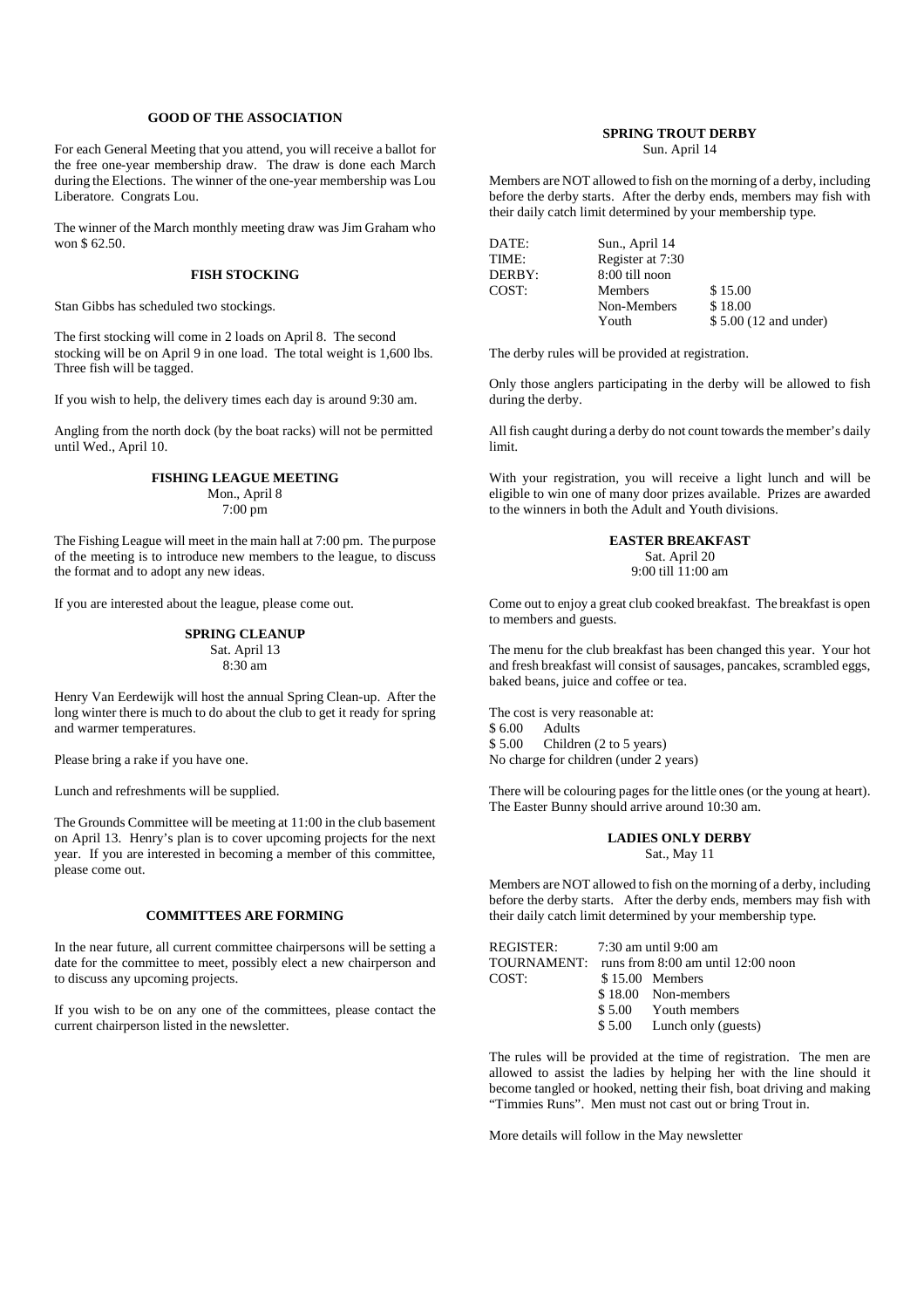## **ONTARIO HUNTER EDUCATION & BOW-HUNTING COURSES**

Emad Hazboun teaches these courses for a very reasonable cost. He offers a discount if you are a WOFGPA club member.

For more information and the starting date of the next course, please contact Emad by phone at 519-317-4132 or by e-mail at emadhaz@heafs.com or visit his website www.heafs.com instruction time, if required.

## **HALL RENTALS**

Did you know that the WOFGPA hall can be rented for your next "special" occasion for a very reasonable price?

The hall has a maximum seating capacity of 80 persons, which makes it just the right size for a small wedding reception, bridal and baby showers, your next meeting, anniversary party, family reunions and get-togethers, Christmas party and birthdays.

The hall is available to members or their families to get together after the passing of a loved one. In certain circumstances, a special reduced rate may apply. Members receive a discount on rentals which occur on Friday or on a Saturday evening.

The hall offers full kitchen facilities, except dishwasher. Professional bar service is offered in the wet bar.

Please contact the club caretaker, Barb at 519-681-2370 to get the low rental rates and availability of the hall.

The club hall is not available for Stag and Doe parties or outdoor weddings.

## **UPCOMING EVENTS**

A new event calendar for the 2019-2020 season should soon be available. Once all the events are planned and the dates confirmed, the calendar will be posted on the website.

| Mon. April 8    | Stocking (two loads)       |
|-----------------|----------------------------|
| Tues., April 9  | Stocking (one load)        |
| Thurs. April 11 | General meeting            |
| Sat. April 13   | Spring Clean up            |
| Sun. April 14   | <b>Spring Trout Derby</b>  |
| Fri. April 19   | Good Friday                |
| Sat. April 20   | Easter Breakfast           |
| Thurs. April 25 | <b>Executive Meeting</b>   |
| Sat. April 27   | Pot Luck Dinner and Euchre |
| Thurs. May 9    | General Meeting            |
| Sat. May 11     | Ladies Only Derby          |
| Sun May 12      | Mother's Day               |
| Mon. May 20     | Victoria Day               |
| Thurs. May 23   | <b>Executive Meeting</b>   |

Helping out is also a great way for the new members to meet others in a relaxed and friendly setting when they aren't fishing.

Be an active member of WOF & GPA and reap the all the benefits this club has to offer and not be just a "name" on a committee.

## **PLEASE PATRONIZE THE BUSINESSES THAT ADVERTISE IN WOFGPA'S NEWSLETTER.**